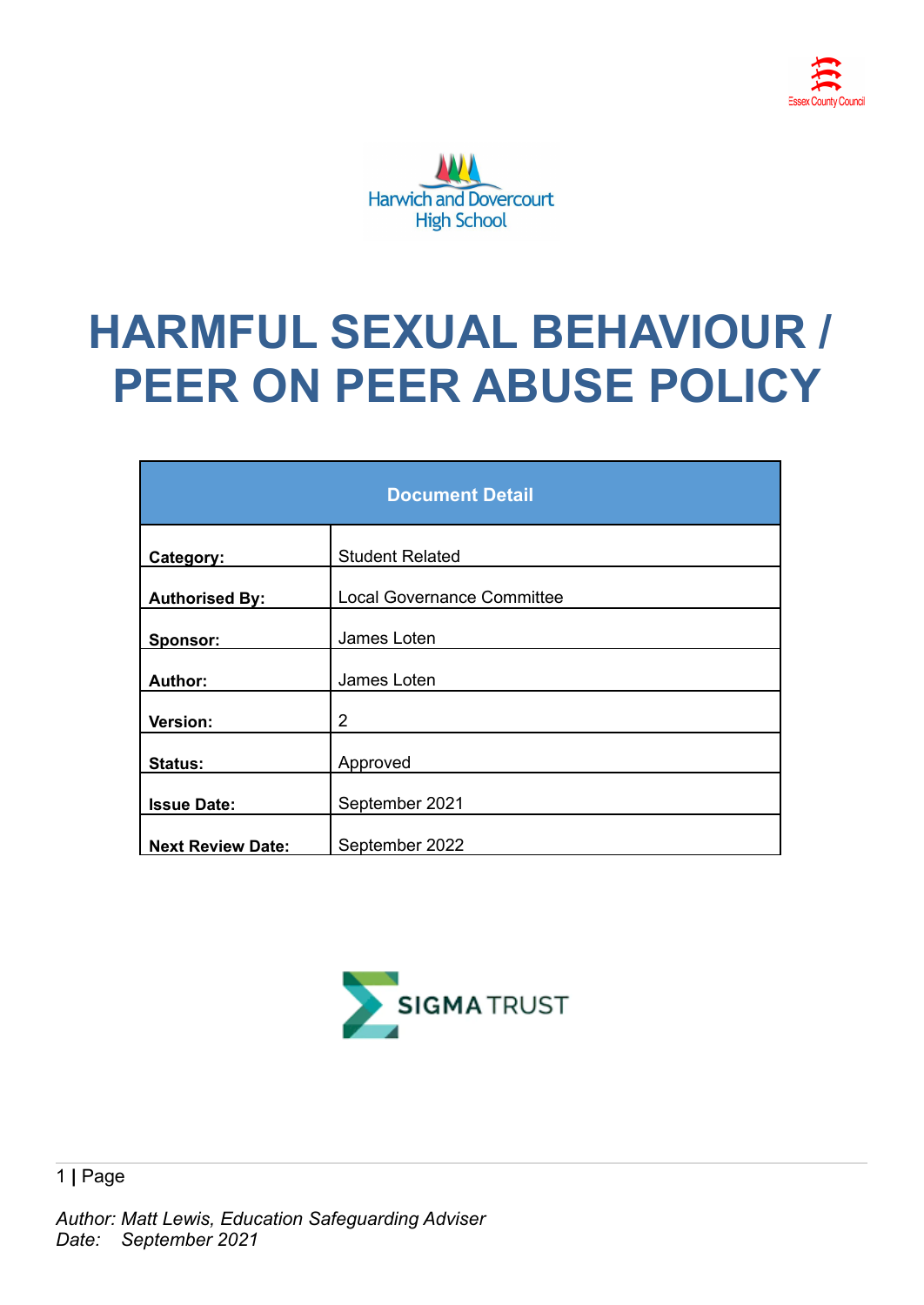

#### **Intended Audience**

| <b>Intended Audience</b> | <b>Intended Method of Distribution</b> ا |
|--------------------------|------------------------------------------|
| All Staff and Governors  | <b>Shared Google Drive</b>               |
| Parents/Students         | Website                                  |

| <b>DESIGNATED SAFEGUARDING LEAD:</b>        | James Loten          |
|---------------------------------------------|----------------------|
| <b>DEPUTY DESIGNATED SAFEGUARDING LEAD:</b> | <b>Natalie Prior</b> |
| <b>DESIGNATED SAFEGUARDING GOVERNOR:</b>    | <b>Val Metcalf</b>   |

## **Summary of changes: September 2021:**

Addition of details to definition of sexual abuse and addition of KCSIE (2021) - page 4.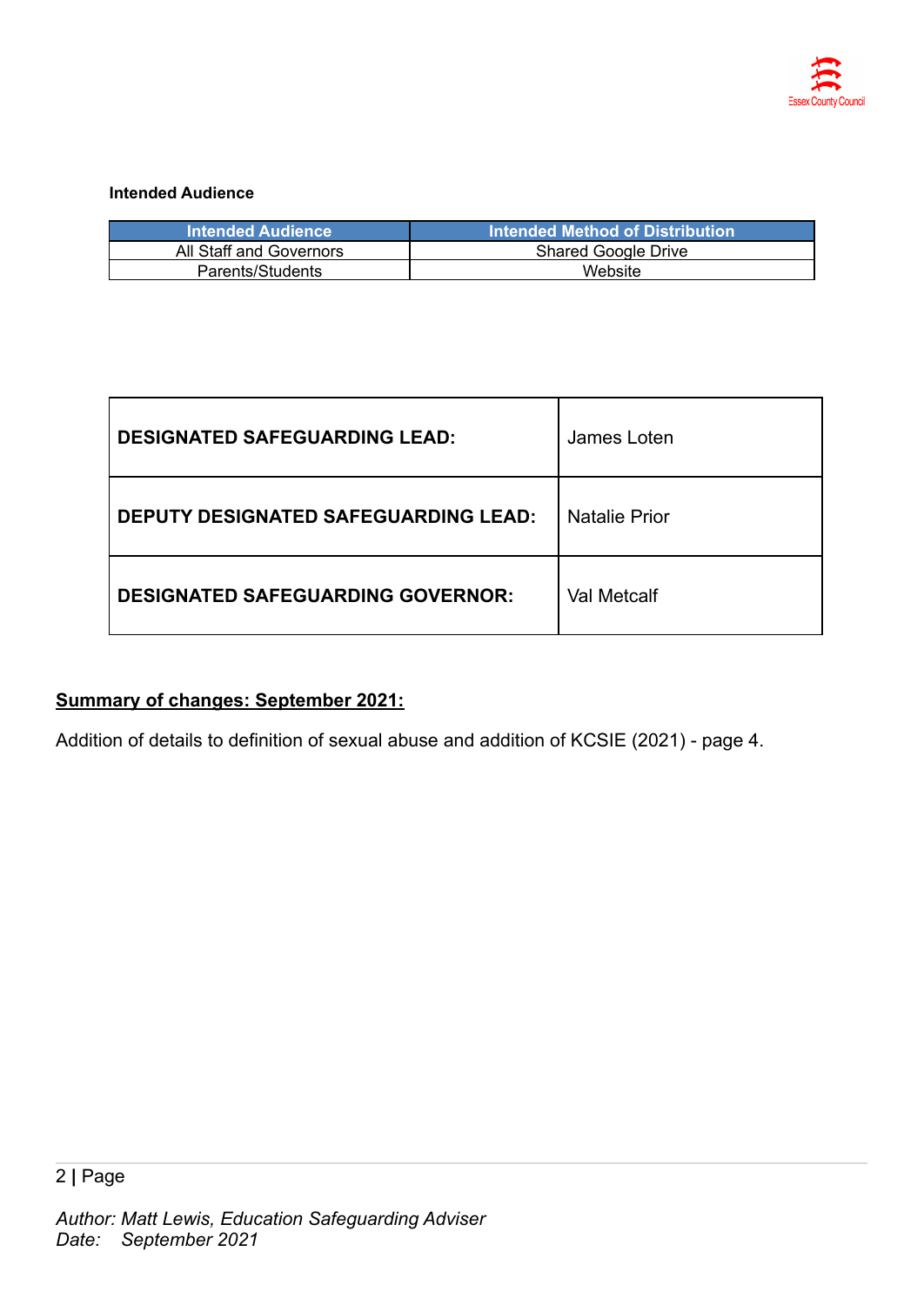

**Contents**

| 1                       | <b>Introduction</b>                                                                                                                                                                                                                                               |
|-------------------------|-------------------------------------------------------------------------------------------------------------------------------------------------------------------------------------------------------------------------------------------------------------------|
| $\boldsymbol{2}$        | <b>Definition of sexual abuse</b>                                                                                                                                                                                                                                 |
| 3                       | <b>Harmful sexual behaviour</b>                                                                                                                                                                                                                                   |
| $\overline{\mathbf{4}}$ | How we seek to minimise the risk of harmful sexual behaviour<br><b>Children and young people</b><br><b>Parents and carers</b><br><b>Staff</b>                                                                                                                     |
| 5                       | Our response to an incident / allegation<br><b>Recording</b><br>Investigation<br><b>Risk Assessment</b>                                                                                                                                                           |
| 6                       | <b>Guiding principles</b><br><b>Considerations</b><br>Supporting the child or young person who has allegedly<br>$\bullet$<br>experienced harmful sexual behaviour<br>Supporting the child or young person who has allegedly<br>displayed harmful sexual behaviour |
| $\overline{7}$          | <b>Investigation outcomes</b><br><b>Manage internally</b><br><b>Early Help</b><br>Requests for support to Children's Social Care<br><b>Reporting to the police</b>                                                                                                |
| 8                       | <b>Review</b>                                                                                                                                                                                                                                                     |

3 **|** Page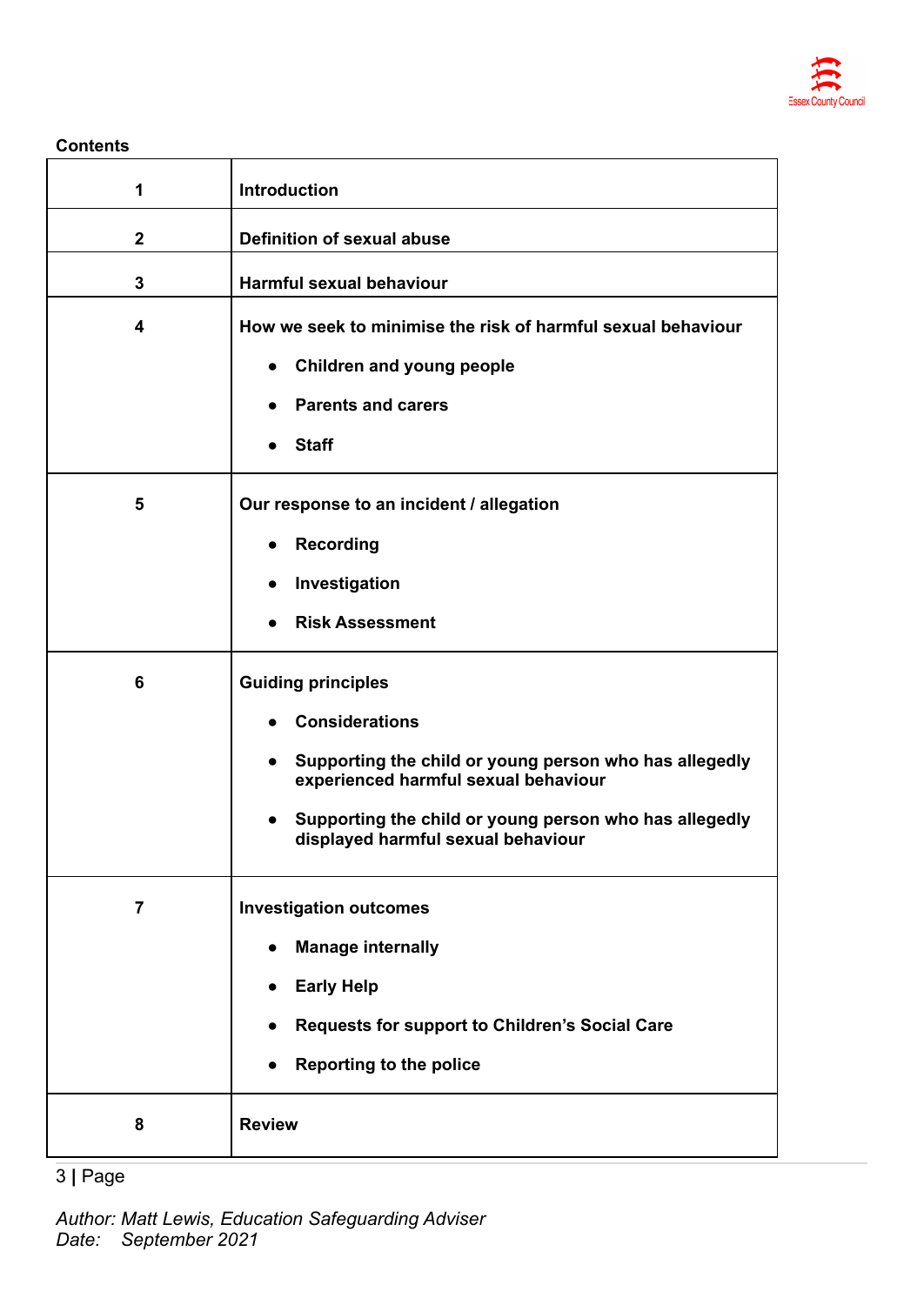

# **1. Introduction**

It is normal for some children and young people (CYP) to display sexualised behaviour towards their peers as they develop. However, sexualised behaviour between peers that has become harmful or abusive is unacceptable and must be addressed.

Our school recognises that CYP are vulnerable to and capable of abusing their peers sexually. We consider any allegation of peer on peer sexual abuse seriously and do not tolerate or pass off harmful sexual behaviour as 'banter', 'just having a laugh' or 'part of growing up'. These allegations are managed in the same way as any other child protection concern and follow the same procedures, including seeking advice and support from other agencies as appropriate.

This policy is in line with the safeguarding requirements in Keeping Children Safe in [Education](https://eur02.safelinks.protection.outlook.com/?url=https%3A%2F%2Fassets.publishing.service.gov.uk%2Fgovernment%2Fuploads%2Fsystem%2Fuploads%2Fattachment_data%2Ffile%2F954314%2FKeeping_children_safe_in_education_2020_-_Update_-_January_2021.pdf&data=04%7C01%7C%7Cf2e9fff87b2149eb72d208d8fe84ac80%7Ca8b4324f155c4215a0f17ed8cc9a992f%7C0%7C0%7C637539193225028841%7CUnknown%7CTWFpbGZsb3d8eyJWIjoiMC4wLjAwMDAiLCJQIjoiV2luMzIiLCJBTiI6Ik1haWwiLCJXVCI6Mn0%3D%7C1000&sdata=VnfJGiVrh%2BweNNu%2BiwjdcWv8RJzWF6EvSn1d8NGC7oE%3D&reserved=0) (Department for Education ('DfE'), 2020), which we must work to; Part 5 of the Keeping Children Safe in Education statutory guidance sets out how schools should manage reports of child-on-child sexual violence and harassment. This policy also links to the guidance issued by the DfE in 2018: Sexual violence and sexual harassment [between children in schools and colleges](https://eur02.safelinks.protection.outlook.com/?url=https%3A%2F%2Fwww.gov.uk%2Fgovernment%2Fpublications%2Fsexual-violence-and-sexual-harassment-between-children-in-schools-and-colleges&data=04%7C01%7C%7Cf2e9fff87b2149eb72d208d8fe84ac80%7Ca8b4324f155c4215a0f17ed8cc9a992f%7C0%7C0%7C637539193225038798%7CUnknown%7CTWFpbGZsb3d8eyJWIjoiMC4wLjAwMDAiLCJQIjoiV2luMzIiLCJBTiI6Ik1haWwiLCJXVCI6Mn0%3D%7C1000&sdata=ZYrHV9%2FJUndIMjNVX505sSFT9UICMSs637uOd9Oag4Q%3D&reserved=0).

# **2. Definition of sexual abuse**

Forcing or enticing a child or young person to take part in sexual activities, not necessarily involving a high level of violence, whether or not the child is aware of what is happening. The activities may involve physical contact, including assault by penetration (for example rape or oral sex) or non-penetrative acts such as masturbation, kissing, rubbing and touching outside of clothing. They may also include non-contact activities, such as involving children in looking at, or in the production of, sexual images, watching sexual activities, encouraging children to behave in sexually inappropriate ways, or grooming a child in preparation for abuse. Sexual abuse can take place online, and technology can be used to facilitate offline abuse. Sexual abuse is not solely perpetrated by adult males. Women can alos commit acts of sexual abuse, as can other children. The sexual abuse of children by other children is a specific safeguarding issue (also known as peer on peer abuse) in education and **all** staff should be aware of it and of their school or college's policy and procedures for dealing with it.

*(Keeping children safe in education, DfE, 2021)*

# **3. Harmful sexual behaviour**

Harmful sexual behaviour can manifest itself in many ways. This may include:

- inappropriate or unwanted sexualised touching;
- sexual violence and sexual harassment;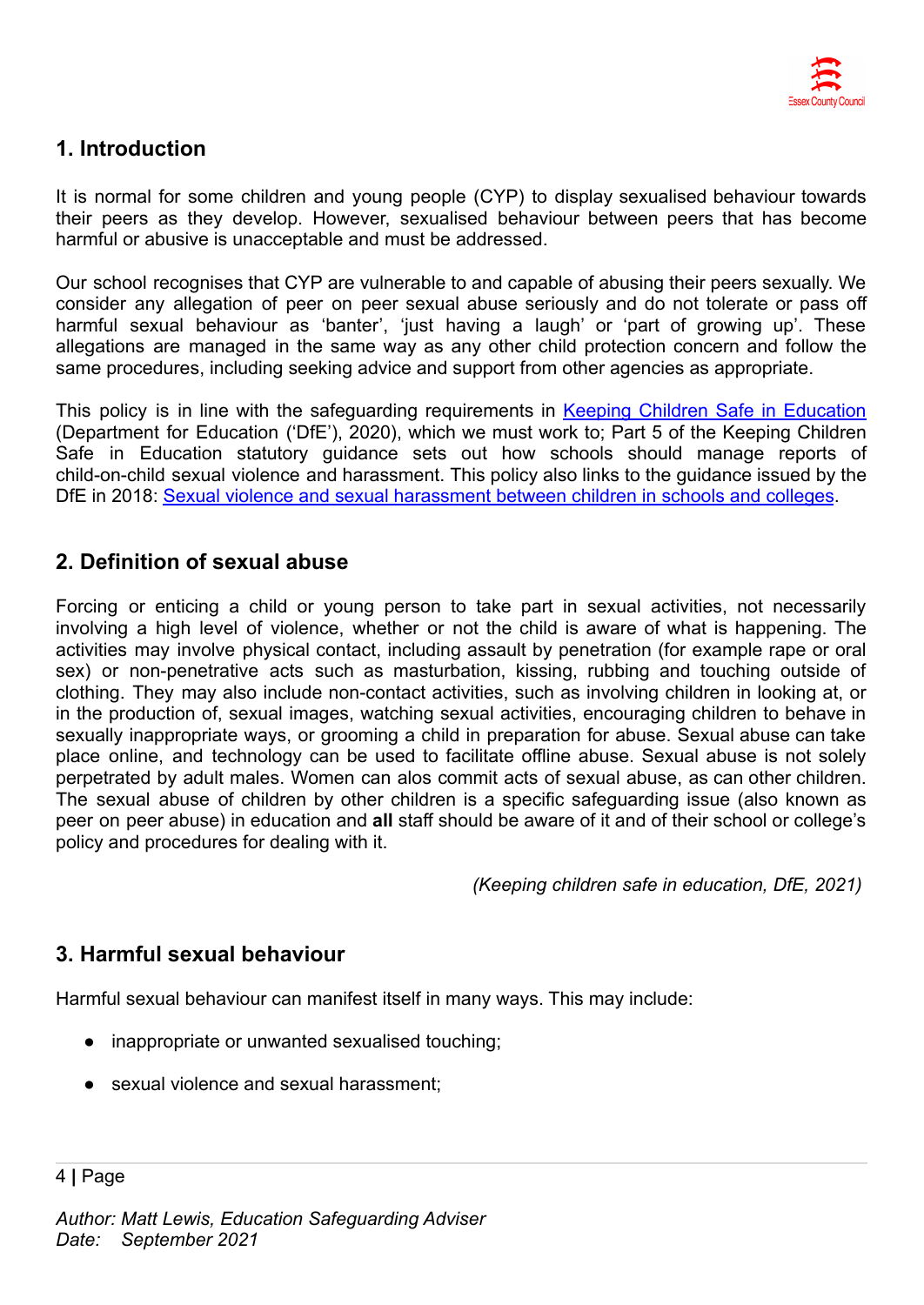

- upskirting, which typically involves taking a picture under a person's clothing without them knowing, with the intention of viewing their genitals or buttocks to obtain sexual gratification, or cause the victim humiliation, distress, or alarm;
- pressurising, forcing, or coercing someone to share nude images (known as sexting or youth produced sexual imagery);
- sharing sexual images of a person without their consent;
- bullying of a sexual nature online or offline, for example sexual or sexist name-calling.

Our school also understands the different gender issues that can be prevalent when dealing with harmful sexual behaviour.

CYP can experience harmful sexual behaviour in various settings. This includes at school, at home (or at another home), in public places, and online. At school, issues can occur in places which are supervised and unsupervised. For example, abuse may occur in toilets, corridors, changing areas, common rooms, outside spaces such as the playground and sports facilities, and when CYP are travelling home.

# **4. How we seek to minimise the risk of harmful sexual behaviour**

The principle aim of our approach is to foster the conditions in which our pupils can aspire to and realise safe and healthy relationships, at school and as they continue in life. We work to a culture in which the voice of our CYP is central, where pupils feel able to share their concerns openly, knowing that they will be listened to, and that they will not be judged.

### **Children and young people**

We use relationships, sex and health education (RE or RSE and Health Education curriculum) to help our pupils understand, in an age-appropriate way, what harmful sexual behaviour is, including by peers. We teach them the knowledge they need to recognise and report abuse, including emotional, physical, and sexual abuse. We also teach them about the importance of making sensible decisions to stay safe (including online), whilst being clear that if a CYP is abused, it is never their fault.

We help our pupils to develop the skills to understand:

- what constitutes harmful sexual behaviour;
- that such behaviour is not acceptable;
- the possible reasons for such behaviour, and vulnerability of perpetrators;
- that they must tell a trusted adult if someone is behaving in a way that makes them feel uncomfortable – and must tell a trusted adult if they witness such behaviour towards others.

5 **|** Page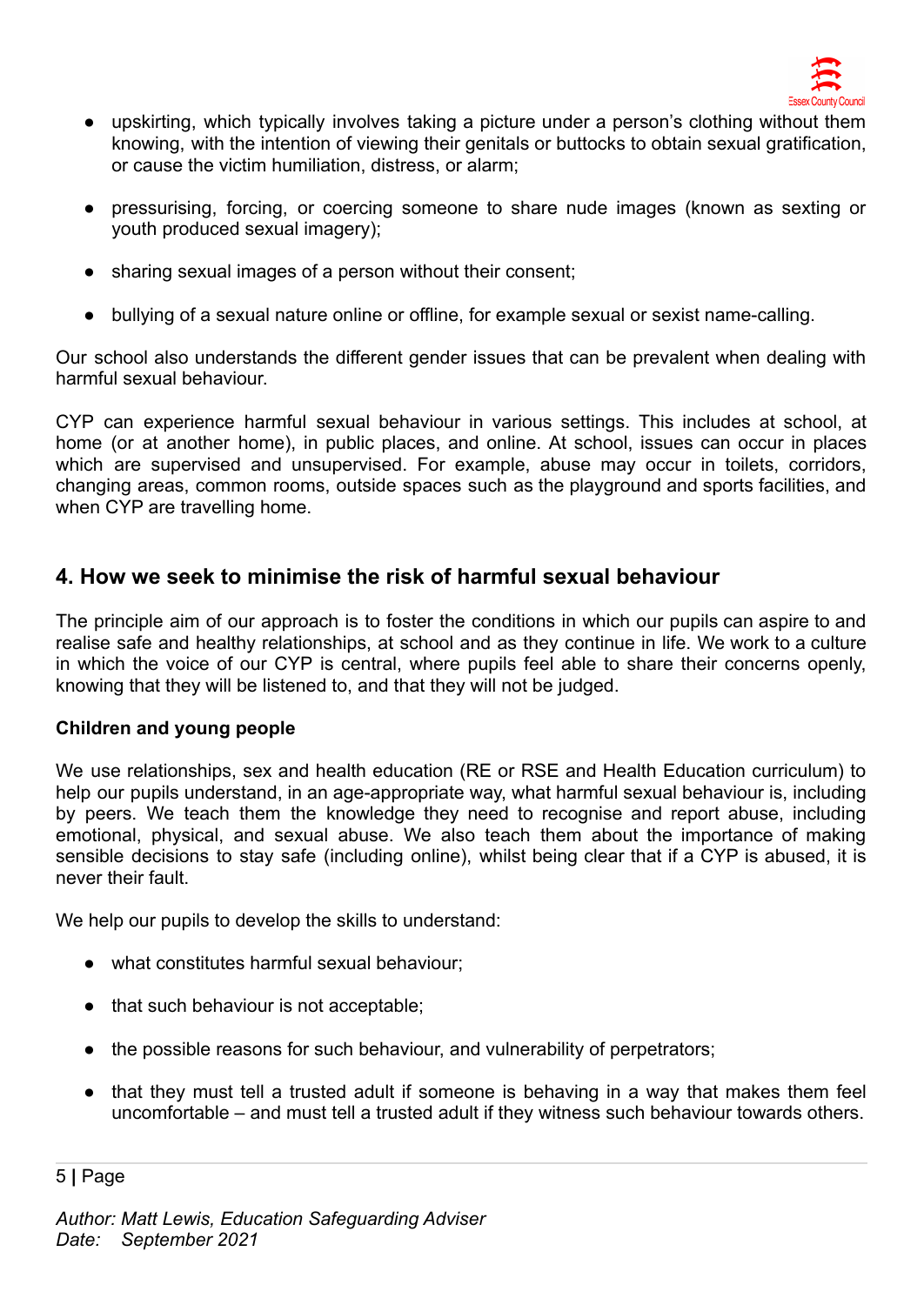

We understand our pupils may not always feel able to talk to adults about peer-on-peer sexual abuse. To help them, we will encourage them to share their thoughts and opinions, respond to their concerns, and respect and listen to them. We want our pupils to feel confident that any concerns they raise will be responded to appropriately.

#### **Parents and carers**

It is important that parents and carers understand what is meant by harmful sexual behaviour, and reinforce key messages from school at home. We work in partnership with parents to support our pupils and want to help them keep their child/ren safe. Parents and carers should understand:

- the nature of harmful sexual behaviour;
- the effects of harmful sexual behaviour on CYP:
- the likely indicators that such behaviour may be taking place;
- what to do if it is suspected that peer on peer sexual abuse has occurred;

Further information to support parents and carers in relation to harmful sexual behaviour is available online, including on the **[NSPCC](https://www.nspcc.org.uk/what-is-child-abuse/types-of-abuse/child-sexual-abuse/#support)** and Lucy [Faithfull Foundation](https://www.lucyfaithfull.org.uk/parents-protect.htm) websites.

#### **Staff**

Our staff undertake annual safeguarding training where the different types of abuse and neglect are discussed; this includes information about harmful sexual behaviour and our expectations for staff vigilance about this and other potential types of abuse. Staff also receive updates on safeguarding issues throughout the school year, including about the nature and prevalence of harmful sexual behaviour, where appropriate.

Importantly, the training also ensures that our staff know what to do if they receive a report that harmful sexual behaviour may have occurred, including how to support CYP.

# **5. Our response to an incident / allegation**

The wellbeing of our pupils is always central to our response to an allegation or incident of harmful sexual behaviour. Any CYP reporting a concern will be treated respectfully. We will reassure them that they are being taken seriously and that they will be supported and kept safe; no CYP will be given the impression that they are creating a problem by reporting abuse or made to feel ashamed.

Our staff will never promise confidentiality to the CYP as the concern will need to be shared further. The school's Designated Safeguarding Lead will need to be informed as soon as possible of any incident and the details may also need to be shared with Children's Social Care / the police and other specialist agencies. We have in place effective working relationships with our safeguarding partners, which are essential to ensuring that concerns are appropriately managed.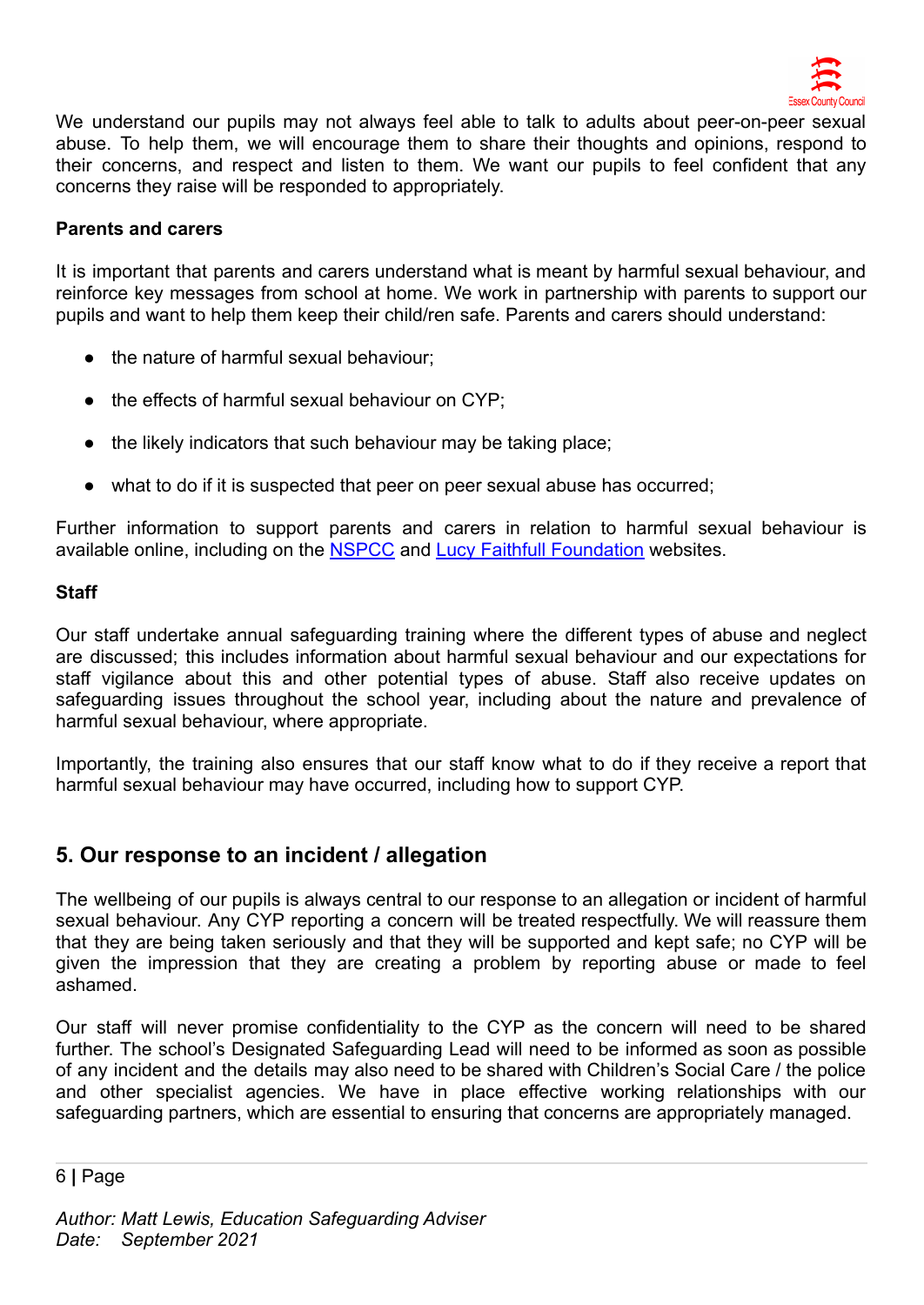

We will explain next steps to the CYP so they understand what will happen, including who will be informed. Where the CYP already has Social Care involvement, such as a Looked After Child, a Child In Need or a child with a Child Protection Plan, we will inform the child's Social Worker and work in partnership with them as appropriate.

Whilst we establish the facts of the case and start the process of liaising with other agencies as appropriate, we will consider how best to keep the victim and alleged perpetrator a reasonable distance apart on school premises, and where applicable, on transport to and from the school.

Where an incident includes an online element, we will always work in accordance with appropriate guidance, taking advice from other partners as necessary. Our staff will not view an indecent image of a CYP unless absolutely necessary, nor forward it for any reason.

#### **Recording**

It is essential that information relating to allegations about harmful sexual behaviour are recorded within our school, as with any other child protection concern – and in line with our Child Protection Policy. The record may form part of a statutory assessment by Children's Social Care or by another agency.

Any member of staff receiving a disclosure of harmful sexual behaviour or noticing signs or indicators of this, will record it as soon as possible, noting what was said or seen (if appropriate, using a body map to record), giving the date, time and location. The facts will be recorded as the CYP presents them.

The record will then be presented to the Designated Safeguarding Lead (or Deputy), who will decide on appropriate action and record this accordingly.

If a CYP is at immediate risk of harm, staff will speak with the Designated Safeguarding Lead or Deputy first, and deal with recording as soon as possible afterwards.

All related concerns, discussions, decisions, and reasons for decisions will be dated and signed and will include the action taken.

#### **Investigation**

The Designated Safeguarding Lead will be responsible for leading investigations, and for liaising with other agencies as appropriate, for example Children's Social Care and the police. They will also be the main point of contact for parents and carers. The Designated Lead will ensure there are accurate records of each stage of the investigation and that any supporting information is included in the Child Protection files.

#### **Risk Assessment**

We will complete a risk assessment following a report of harmful sexual behaviour, considering all CYP involved in an incident. We will also consider all other pupils at our school and any actions that may be appropriate to protect them.

7 **|** Page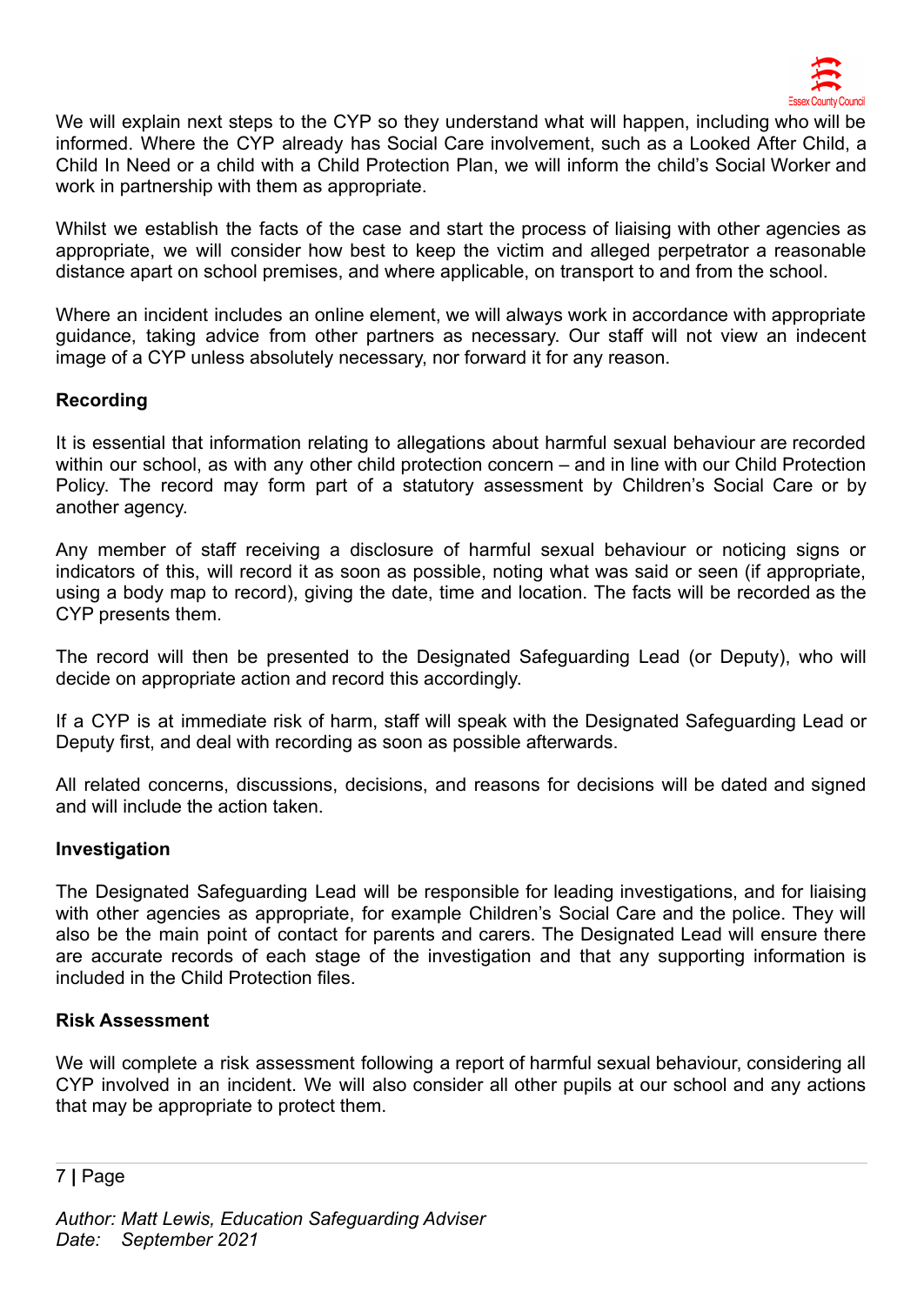

Risk assessments will be regularly reviewed to ensure they remain relevant and fit for purpose. Where appropriate, the affected CYP and their parents and carers will be invited to contribute to the completion and review of the risk assessment.

# **6. Guiding principles**

The safety of our pupils is paramount. We will use a proportionate approach, basing our actions on the principle that harmful sexual behaviour is not acceptable and will not be tolerated.

All concerns will be considered carefully and on a case by case basis, underpinned by robust risk assessments. Our actions will not be judgemental about the guilt of the alleged perpetrator and will always be taken in the interests of all CYP concerned.

Our approach will help us to ensure that all pupils are protected and supported appropriately. The following principles will guide us:

- the wishes of the CYP in terms of how they want to proceed the victim will be given as much control as is reasonably possible over decisions regarding how any investigation will be progressed and any support that they will be offered;
- the nature of the alleged incident(s), including whether a crime may have been committed;
- the ages and developmental stages of all CYP involved;
- consideration of any power imbalance between the CYP for example, is the alleged perpetrator significantly older, more mature, or more confident / does the victim have a disability or learning difficulty;
- consideration of whether the alleged incident a one-off or a sustained pattern of abuse;
- consideration of any ongoing risks to the victim, other CYP, or staff;
- consideration of any other related issues and wider context.

#### **Supporting the CYP who has allegedly experienced harmful sexual behaviour**

We will assess what short-term and long-term support a CYP may need to help them manage the immediate aftermath of an incident, and to recover from what they have experienced. The CYP's existing support network will be central to this work; we will work with other partners as appropriate and in accordance with the CYP's wishes and, unless doing so would endanger the CYP further, the DSL will consult with SC and the police if they are considering not calling parents.

We will consider what is necessary to support the CYP straightaway, for example by making adaptations to their timetable and in-school support and taking steps to protect them from attention or peer pressure they may experience due to making a report. This work will be guided by a robust risk assessment process and we will ensure that the CYP and their parents / carers have an opportunity to contribute, as mentioned above there may be circumstances in which contacting parents may not be appropriate but this is likely to be very rare and only with the advise of police

8 **|** Page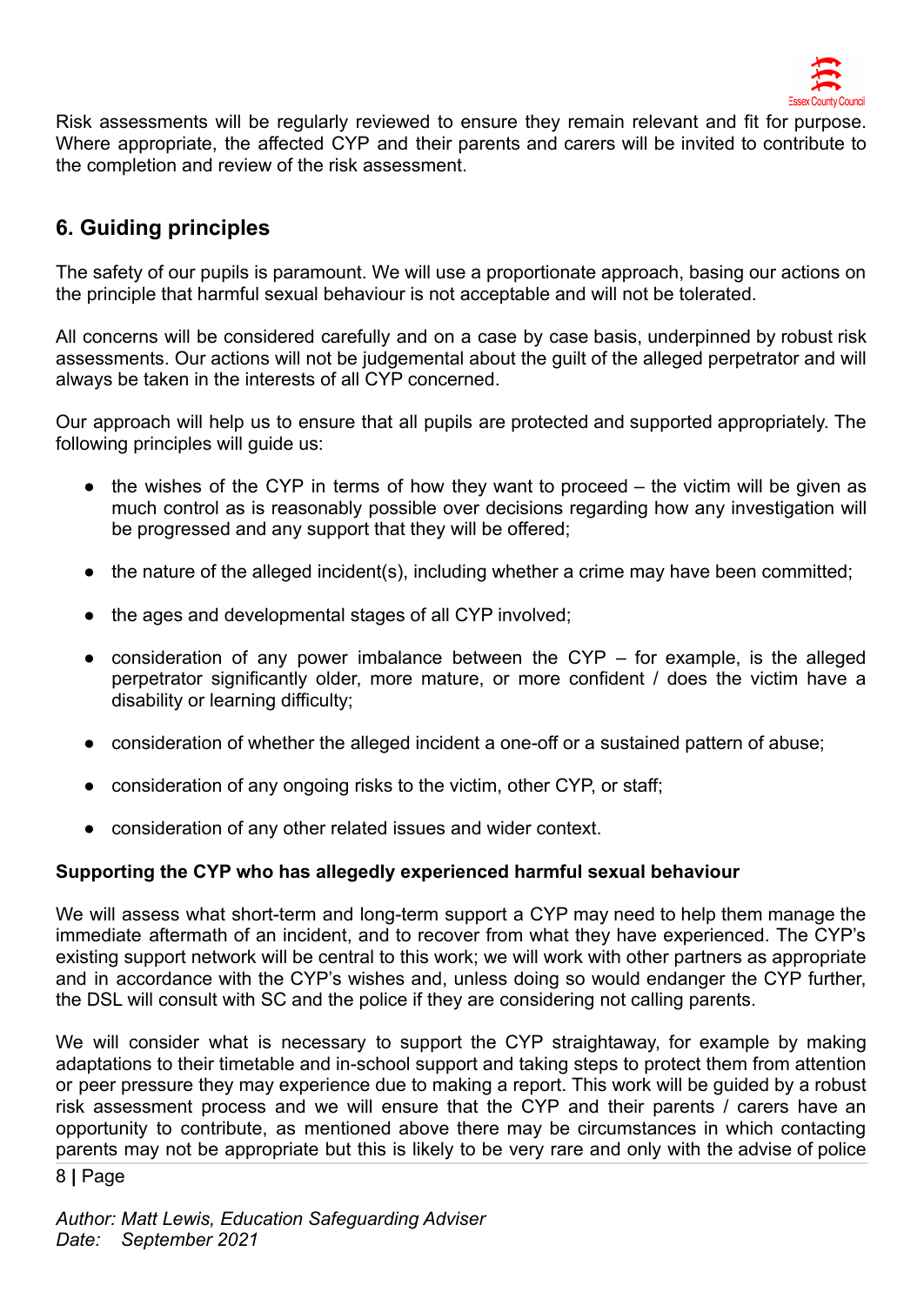

or SC. We will also ensure there is regular review of arrangements to be confident they meet the needs of all involved.

It may be necessary to make requests for support to mental health and wellbeing services or for therapeutic intervention. We may also need to link with other agencies to remove inappropriate material from the Internet, such as the [Internet Watch](https://www.iwf.org.uk/) Foundation.

#### **Supporting the CYP who has allegedly displayed harmful sexual behaviour**

We have a duty of care to all pupils and we will protect and support CYP who have displayed abusive or harmful sexual behaviour. We will do this through considering the needs of the CYP, any risks to their safety and what multi-agency responses are needed to support them and their family. This work will be guided by a robust risk assessment process and we will ensure that the CYP and their parents / carers have an opportunity to contribute. We will also ensure there is regular review of arrangements to be confident they meet the needs of all involved.

Some CYP may not realise they have behaved abusively. We will avoid using language that may make them feel judged or criminalised and ensure that any intervention will be at the least intrusive level required to effectively address the behaviour.

We will consider appropriate sanctions using our behaviour policy, and work with the CYP and their support network to consider measures that may help to address the CYP's behaviour.

#### **7. Investigation outcomes**

Our investigation of an allegation or incident as set out in this policy will enable us to determine the outcome, working with our safeguarding partners as appropriate. We will always seek to ensure that the outcome of an investigation is appropriate and proportionate to the circumstances in relation to the report. Various options are open to us, as set out below:

#### **Manage internally**

In some cases, for example, one-off incidents, we may take the view that the CYP concerned are not in need of early help or statutory intervention. In these cases, we will follow our other school policies in addressing matters, for example our Behaviour for learning Policy and Anti-Bullying Policy: <https://hdhs.org.uk/wp-content/uploads/2021/04/Anti-Bullying-Draft-Policy-April-2021.pdf> We will also consider what support the CYP involved may need going forward - for example, pastoral support, counselling services, and ensuring that there is a trusted adult for those affected to speak with if they wish to. We will also consider whether any intervention or support is required as part of a whole setting approach or with the wider school community.

#### **Early Help**

Where statutory intervention is not required or agreed, we may use early help instead. This means providing support as soon as a problem emerges, at any point in a CYP's life. We will work with parents and carers and other relevant partners when following this approach, which can be particularly useful in addressing non-violent harmful sexual behaviour and may prevent escalation.

#### 9 **|** Page